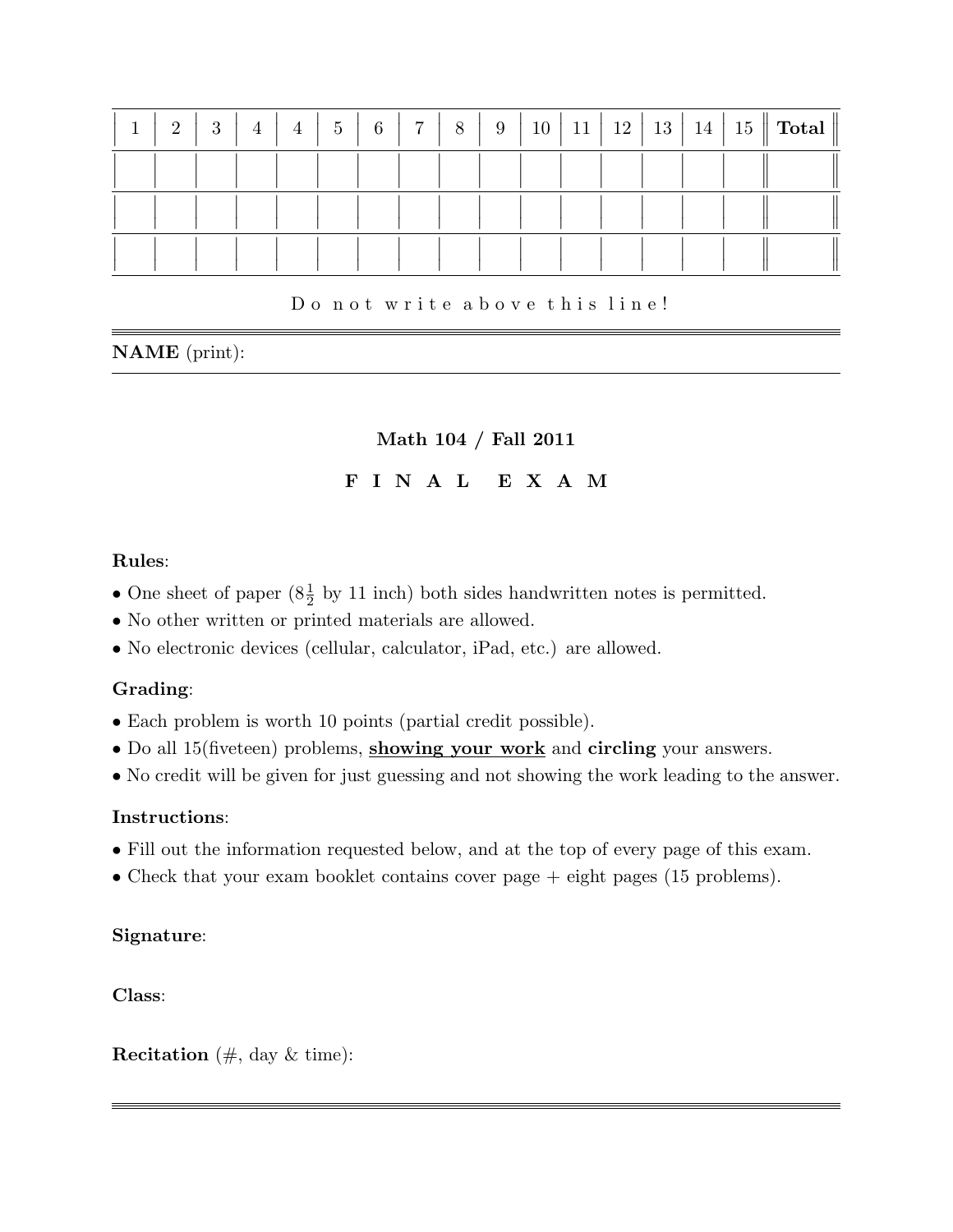1. The value of the integral 
$$
\int_{-1}^{1} \left( \sqrt[3]{x} + \frac{1}{1+x^2} + \frac{1}{2-x} \right) dx
$$
 is:  
\n(A)  $1 + \frac{\pi}{2}$  (B)  $\frac{47}{10}$  (C)  $\frac{\pi}{2} + \ln 3$  (D)  $\ln 3 + 3$  (E)  $1 + 2\pi$  (F) 0 (G)  $\frac{\pi}{2} - \ln 3$  (H) 1

2. Find the length of the arc of the curve defined by  $y = \frac{2}{3}$ 3 √  $x^3$  for  $0 \le x \le 3$ . (A)  $\frac{\pi}{2}$  (B)  $\frac{\pi}{4}$  (C) 4 (D)  $5 \ln 3$  (E)  $\frac{14}{3}$  (F)  $\frac{1}{4}$  (G)  $\frac{e}{8}$  (H)  $\frac{\ln 3}{2}$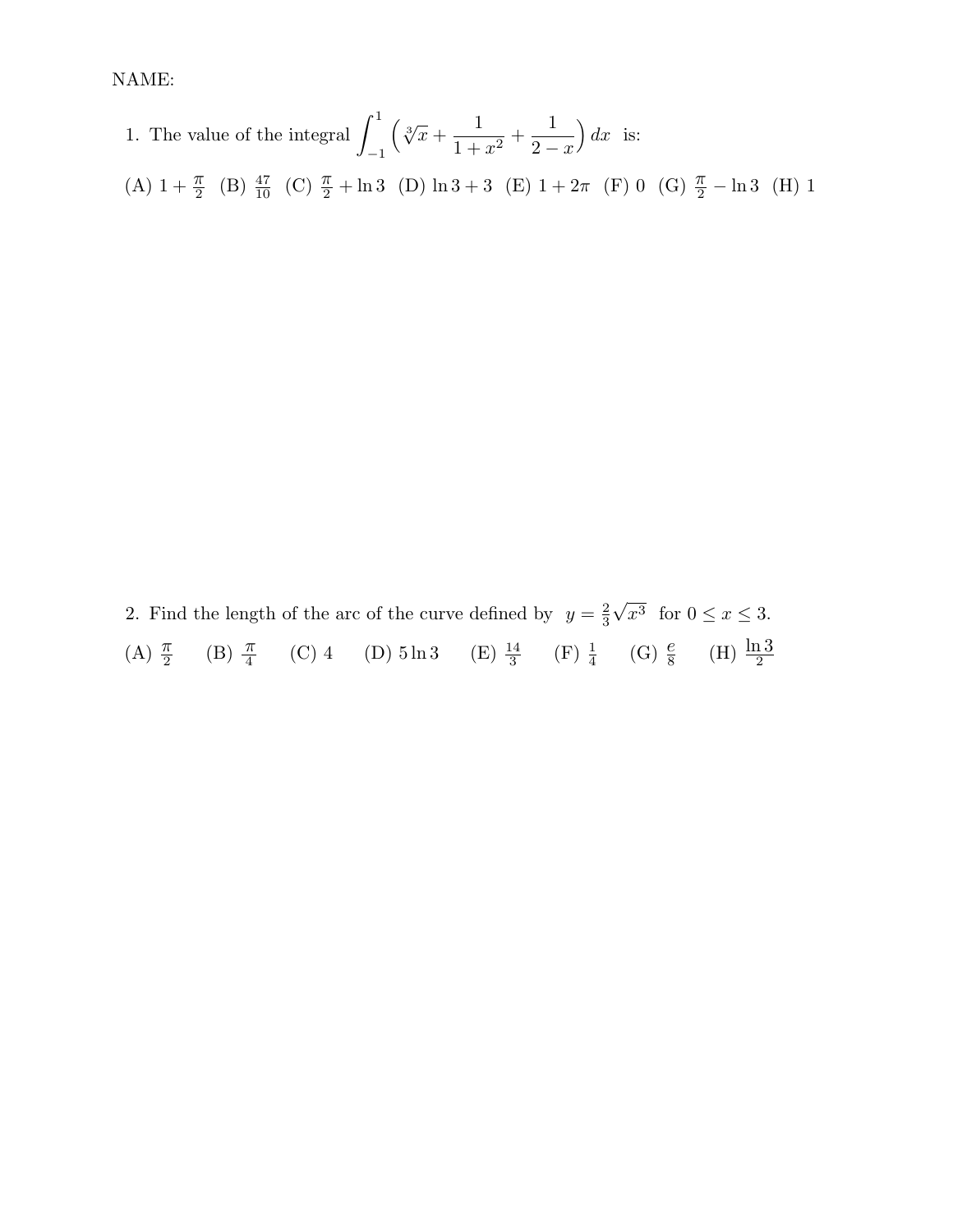3. Find the volume obtained by rotating the region between the graph of  $y=\frac{1}{2}$  $\frac{1}{2}\sin^2(x^2)$ and the x-axis for  $0 \leq x \leq$ √  $\overline{\pi}$  about the *y*-axis.

(A) 
$$
\frac{\pi}{2}
$$
 (B)  $\frac{\pi^2}{4}$  (C)  $\frac{5}{4}$  (D)  $\frac{3\pi^2}{4}$  (E)  $\frac{1}{2}$  (F)  $\frac{1}{4}$  (G)  $\frac{\pi}{8}$  (H)  $\frac{\pi^2}{8}$ 

4. Evaluate 
$$
\int_{1}^{e^{3}} \frac{\ln x}{\sqrt[3]{x^{2}}} dx
$$
.  
\n(A)  $3e - 9$  (B)  $3e^{2} - 9$  (C)  $9e^{2} - 3$  (D)  $3e^{2}$  (E)  $9e^{2}$  (F)  $9$  (G)  $9e - 3$  (H)  $3e$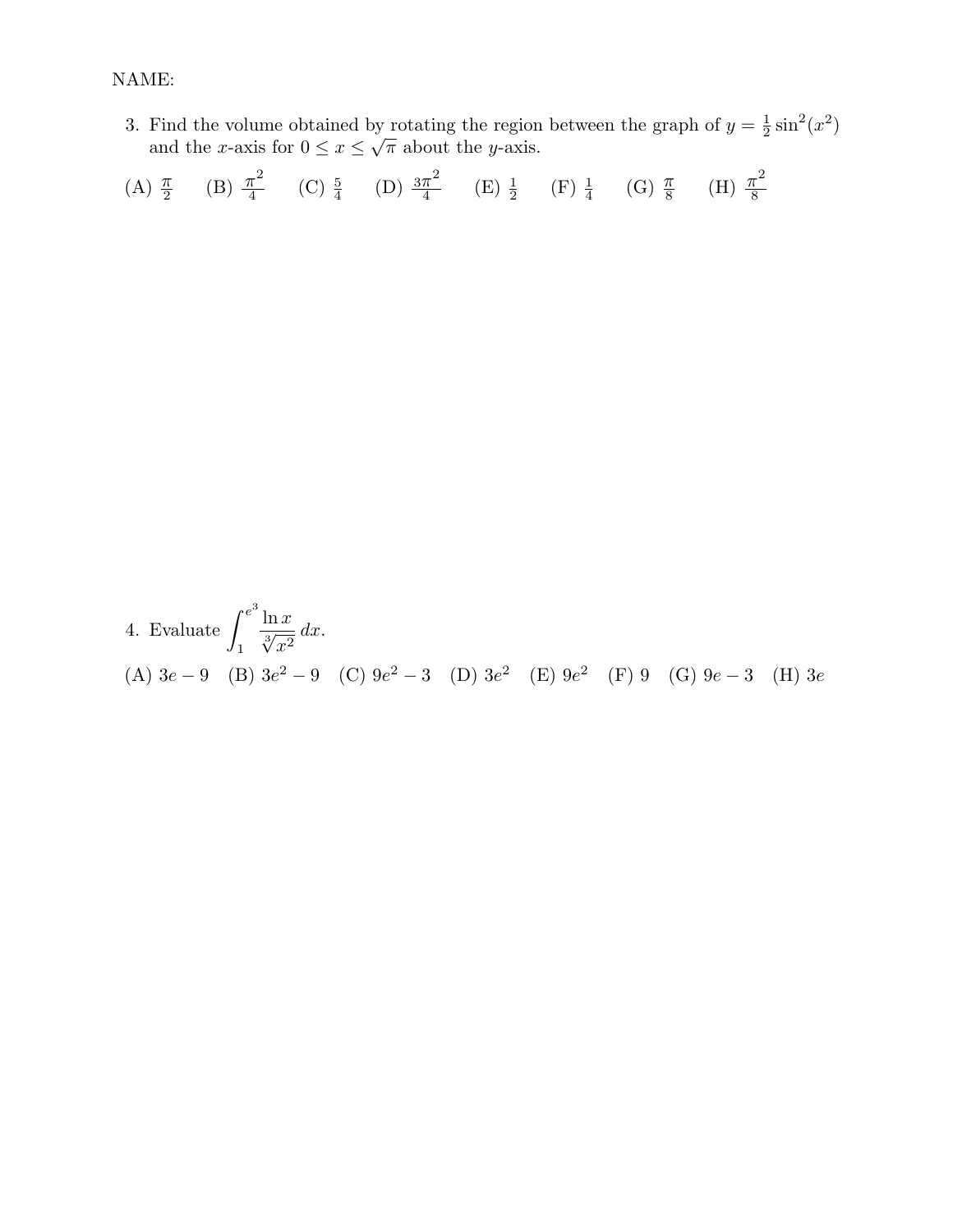5. Find the area bounded by the x-axis and the graph of  $y = xe^{-2x}$  for  $0 \le x < \infty$ . (A) 1 (B) 2 (C)  $e-2$  (D)  $\frac{1}{4}$  (E)  $\frac{1}{2}$  (F)  $\frac{1}{e}$  (G)  $\frac{1}{2e}$  (H)  $\frac{1}{4e}$ 

6. Find the interval of convergence of the power series  $\sum_{n=0}^{\infty}$  $n=1$  $(5x-3)^n$  $\frac{9}{n^2}$ .  $(A) (-1, 1) (B) [-1, 1] (C) [1, \frac{4}{5}]$  $\frac{4}{5}$ ) (D)  $\left[-\frac{4}{5}\right]$  $\frac{4}{5}, \frac{4}{5}$  $\frac{4}{5}$ ] (E)  $\left[-\frac{4}{5}\right]$  $\frac{4}{5}, \frac{4}{5}$  $\frac{4}{5}$ ) (F)  $\left[\frac{2}{5}, \frac{4}{5}\right]$  $\frac{4}{5}$  (G) [0, 1] (H) {0}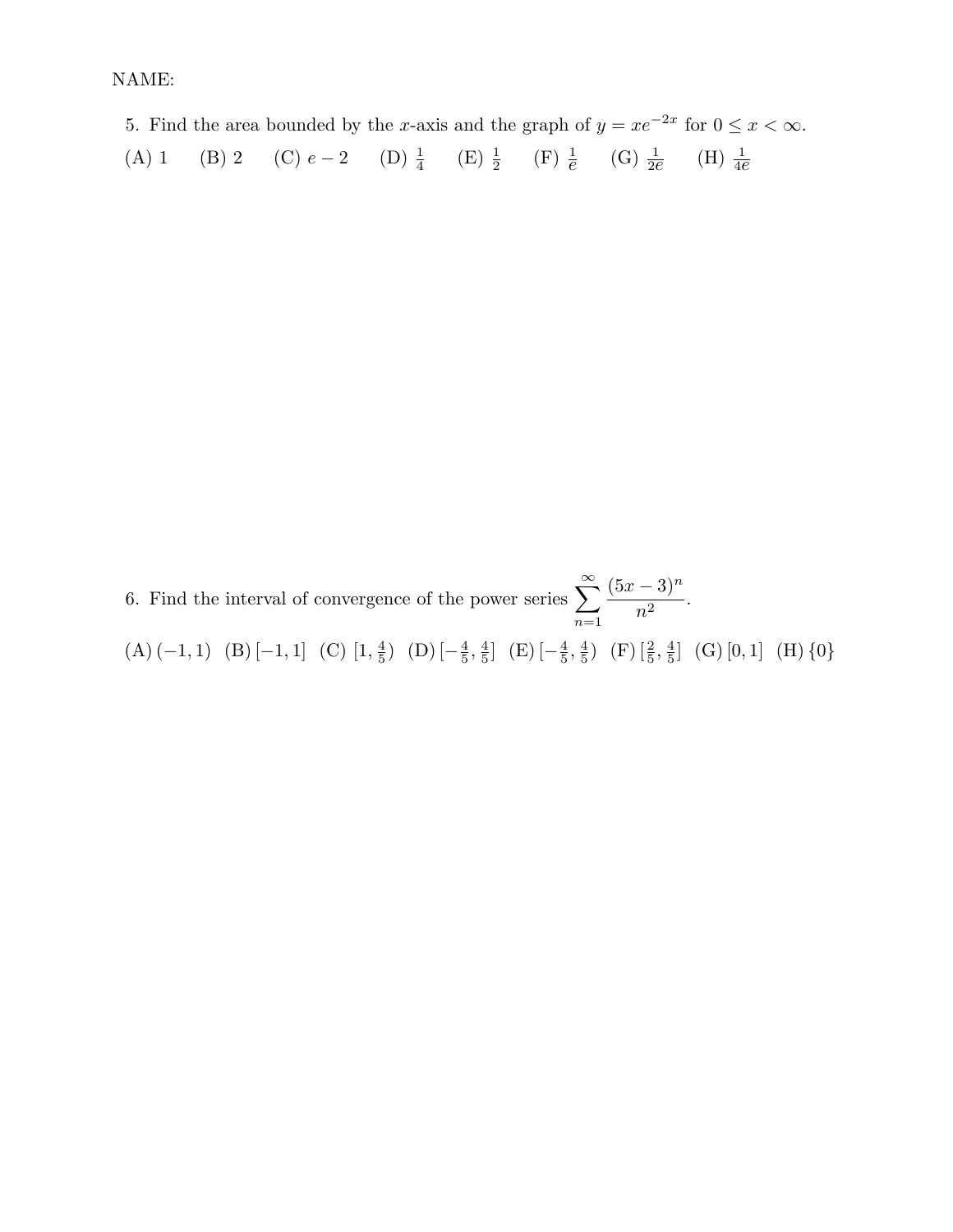7. Let 
$$
f(x) = e^{-x^2}
$$
. Then  $f^{(10)}(0)$  is  
\n(A)  $-\frac{1}{120}$  (B)  $\frac{1}{10!}$  (C)  $\frac{10}{5!}$  (D)  $-\frac{10!}{5!}$  (E)  $\frac{3}{10}$  (F)  $\frac{1}{100}$  (G) 1 (H) 0

8. The region bounded by  $y =$  $\overline{x}$  $\sqrt[4]{(x^2+3)^5}$ , the x-axis, and  $0 \le x \le 1$ , is rotated about the x-axis. The volume of the resulting solid is equal to:

(A)  $\frac{\pi}{6}$  (B)  $\frac{1}{\sqrt{3}}$  $\frac{1}{2}$  (C)  $\frac{e}{2}$  (D)  $\frac{\pi}{4}$  (E)  $\frac{e}{2}$  (F) sec 2 (G)  $\frac{1}{2}$  (H)  $\frac{\pi}{72}$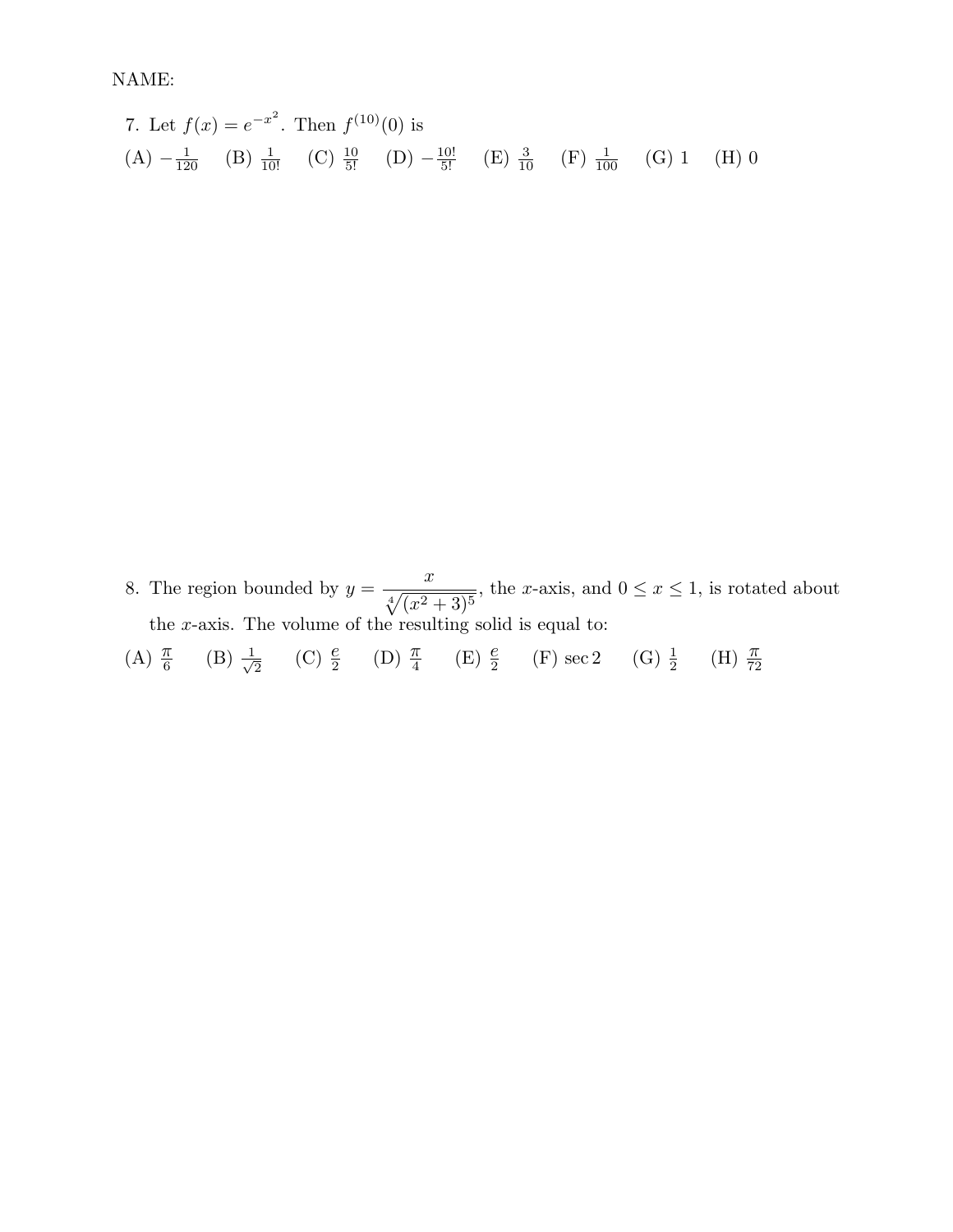9. Which of the following is the best approximation of  $\ln(\frac{11}{10})$ ?

(A) 0 (B)  $\frac{1}{10}$  (C)  $\frac{5}{100}$  (D)  $\frac{9}{100}$  (E)  $\frac{95}{1000}$  (F)  $\frac{99}{1000}$  (G)  $\frac{109}{1000}$  $\frac{109}{1000}$  (H)  $\frac{155}{1000}$ 

10. Consider the function  $f(x) = \frac{1}{x} e^{-x^2} \sin 2x$  for  $x \neq 0$  and  $f(0) = 2$ . The order three Taylor polynomial  $a_0 + a_1x + a_2x^2 + a_3x^3$  of  $f(x)$  about  $x = 0$  is:

| (A) $2 - \frac{10}{3}x^2$ | (B) $2x - \frac{4}{3}x^3$ | (C) $2-\frac{4}{3}x^2$         | (D) $2 - x^2$     |
|---------------------------|---------------------------|--------------------------------|-------------------|
| (E) $x - \frac{1}{3}x^3$  | $(F)$ 1 + $x - x^3$       | $(G) -2 + x + \frac{10}{3}x^2$ | (H) $2 - x + x^2$ |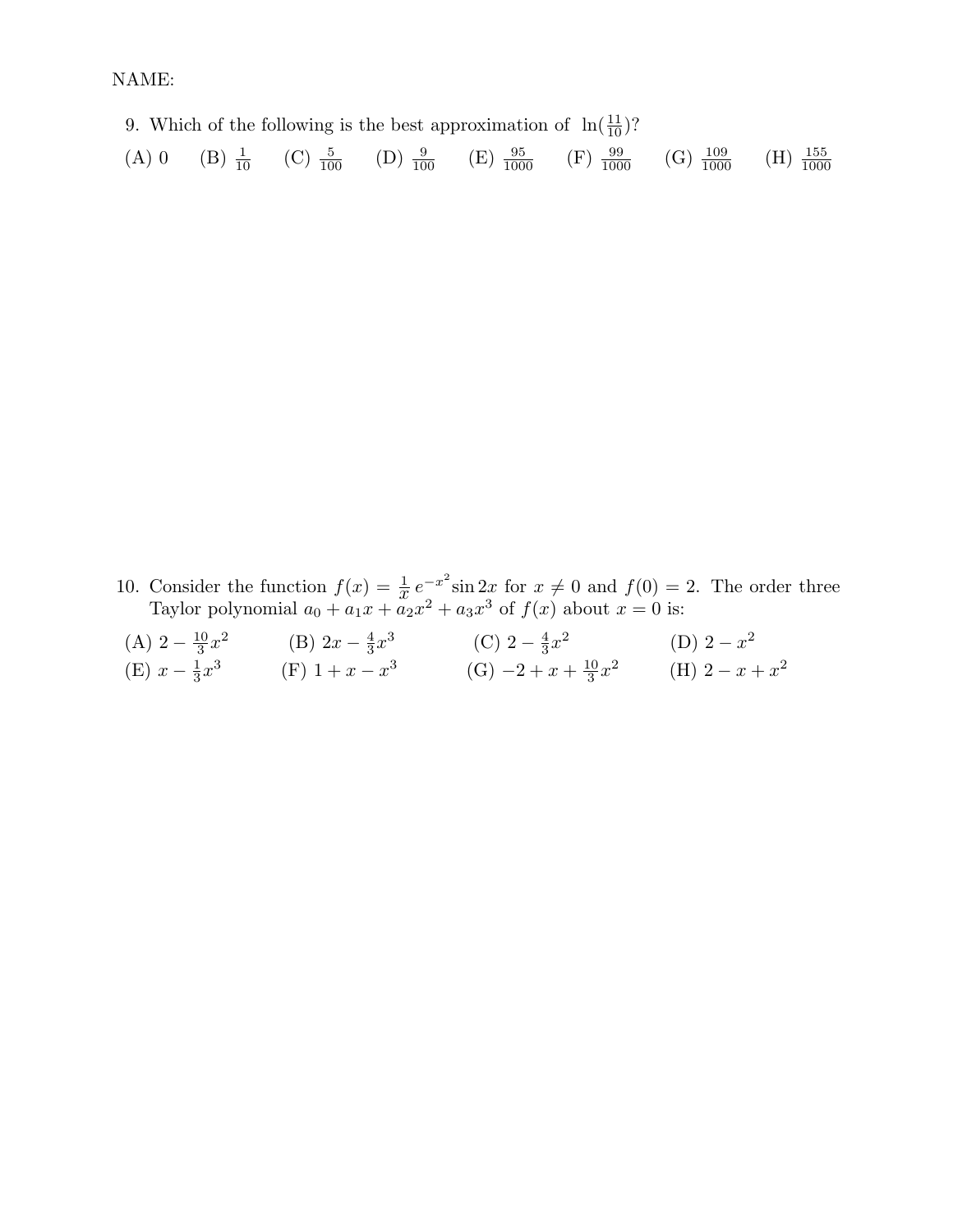- 11. Let  $y(x)$  be the solution to the initial-value problem x  $\frac{dy}{dx} - 2y = x^3$  and  $y(1) = 0$ . What is  $y(3)$ ?
- (A) 1 (B) 3 (C) 6 (D) 9 (E) 12 (F) 15 (G) 18 (H) 27

12. A random variable has as probability density function  $p(x) = 2(x+1)^{-3}$  for  $x \ge 0$ and  $p(x) = 0$  else. What is the mean of the random variable?

(A)  $\sqrt{2}$  (B)  $\frac{3}{2}$  (C) 1 (D)  $2\sqrt{2}$  (E) 2 (F) 4 (G) 0 (H)  $\frac{11}{2}$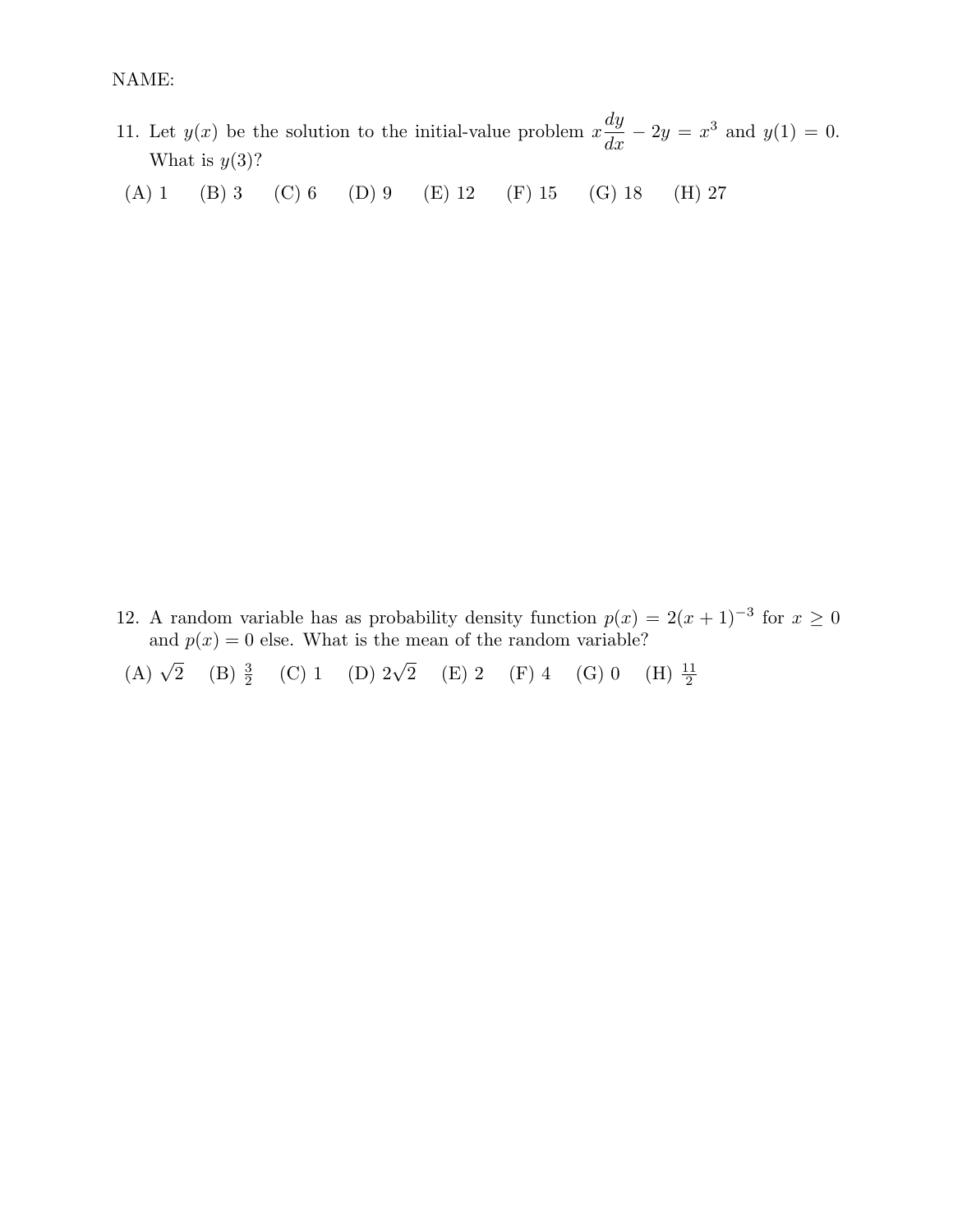13 Evaluate the integral 
$$
\int_{\frac{\pi}{4}}^{\frac{\pi}{3}} \frac{\tan t}{\ln(\cos t)} dt
$$
.  
\n(A)  $\frac{1}{4e}$  (B)  $\frac{1}{2e} - \frac{1}{e}$  (C)  $\ln 2$  (D)  $2e + \frac{2}{e}$  (E)  $\frac{2}{e}$  (F)  $-\ln 2$  (G)  $\ln 3 - 1$  (H)  $\frac{4}{e}$   
\n[**Hint**:  $\tan t = \frac{\sin t}{\cos t}$ , etc.]

14 Which of the following series converge?

$$
(I) \sum_{n=2}^{\infty} \frac{\ln n}{n^3} \qquad (II) \sum_{n=2}^{\infty} \frac{n^3}{\ln n} \qquad (III) \sum_{n=1}^{\infty} \frac{n}{2^n} \qquad (IV) \sum_{n=1}^{\infty} e^{1/n}
$$
  
(A) I & II (B) I & III (C) I & IV (D) II & III  
(E) II & IV (F) III & IV (G) all four of them (H) none of them